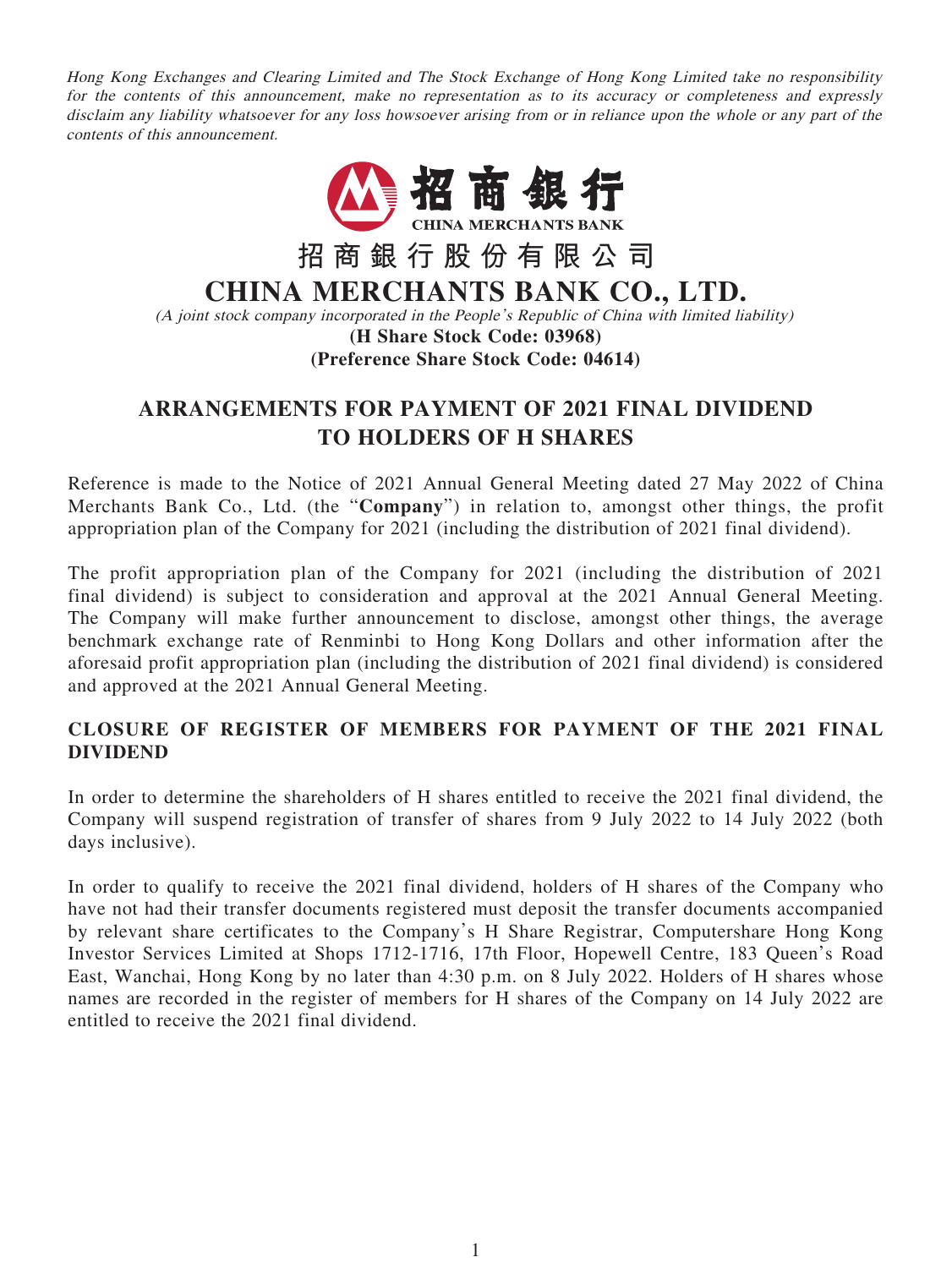## **TAXATION ON RECEIPT OF THE 2021 FINAL DIVIDEND**

#### **Overseas Resident Individual Shareholders and Non-resident Enterprise Shareholders**

Pursuant to the Notice on Matters Concerning the Levy and Administration of Individual Income Tax after the Repeal of Guo Shui Fa [1993] No. 045 (關於國稅發[1993]045 號文件廢止後有關個 人所得稅徵管問題的通知) (Guo Shui Han [2011] No. 348) dated 28 June 2011, which was issued by the State Administration of Taxation, the dividend received by the overseas resident individual shareholders from the shares issued in Hong Kong by domestic non-foreign investment enterprises are subject to individual income tax, which shall be withheld by the withholding agents according to the relevant laws. However, overseas resident individual shareholders holding shares issued in Hong Kong by domestic non-foreign investment enterprises are entitled to the relevant preferential tax treatment pursuant to the provisions in the tax treaties between the countries in which they are residents and China, and the tax arrangements between Mainland China and Hong Kong (Macau).

Pursuant to the aforesaid tax regulations, assuming that the profit appropriation plan of the Company for 2021 (including the distribution of 2021 final dividend) is considered and approved at its 2021 Annual General Meeting, and that the 2021 final dividend for the H shares is to be distributed to the holders of H shares whose names appeared on the register of members for H shares of the Company on 14 July 2022, the Company will withhold 10% of the dividend to be distributed to the individual holders of H shares as individual income tax unless otherwise specified by the relevant tax regulations and tax treaties, in which case the Company will conduct specific procedures according to the relevant regulatory requirements of tax authorities. For non-resident enterprise holders of H shares, the Company will withhold 10% of the dividend as enterprise income tax according to the relevant tax regulations in line with its previous practice.

#### **Profit Appropriation for Investors of Northbound Trading**

For investors of The Stock Exchange of Hong Kong Limited (the "**Hong Kong Stock Exchange**") (including enterprises and individuals) investing in the A shares of the Company listed on the Shanghai Stock Exchange (the "**Northbound Trading**"), their dividends will be distributed in RMB by the Company through the Shanghai Branch of China Securities Depository and Clearing Corporation Limited to the account of the nominee holding such shares. The Company will withhold and pay income taxes at the rate of 10% on behalf of those investors and will report to the tax authorities for such withholding. For investors of Northbound Trading who are tax residents of other countries (regions) and whose country (region) of domicile is a country (region) which has entered into a tax treaty with the PRC stipulating a dividend tax rate of lower than 10%, those enterprises and individuals may apply to the competent tax authorities for the entitlement of the rate under such tax treaty by themselves. Upon approval by the tax authorities, the paid amount in excess of the tax payable based on the tax rate according to such tax treaty will be refunded.

The record date and the date of payment of cash dividends and other arrangements for the investors of Northbound Trading will be the same as those for the holders of A shares of the Company. The Company will announce the arrangement details for payment of the dividends for its A shares separately.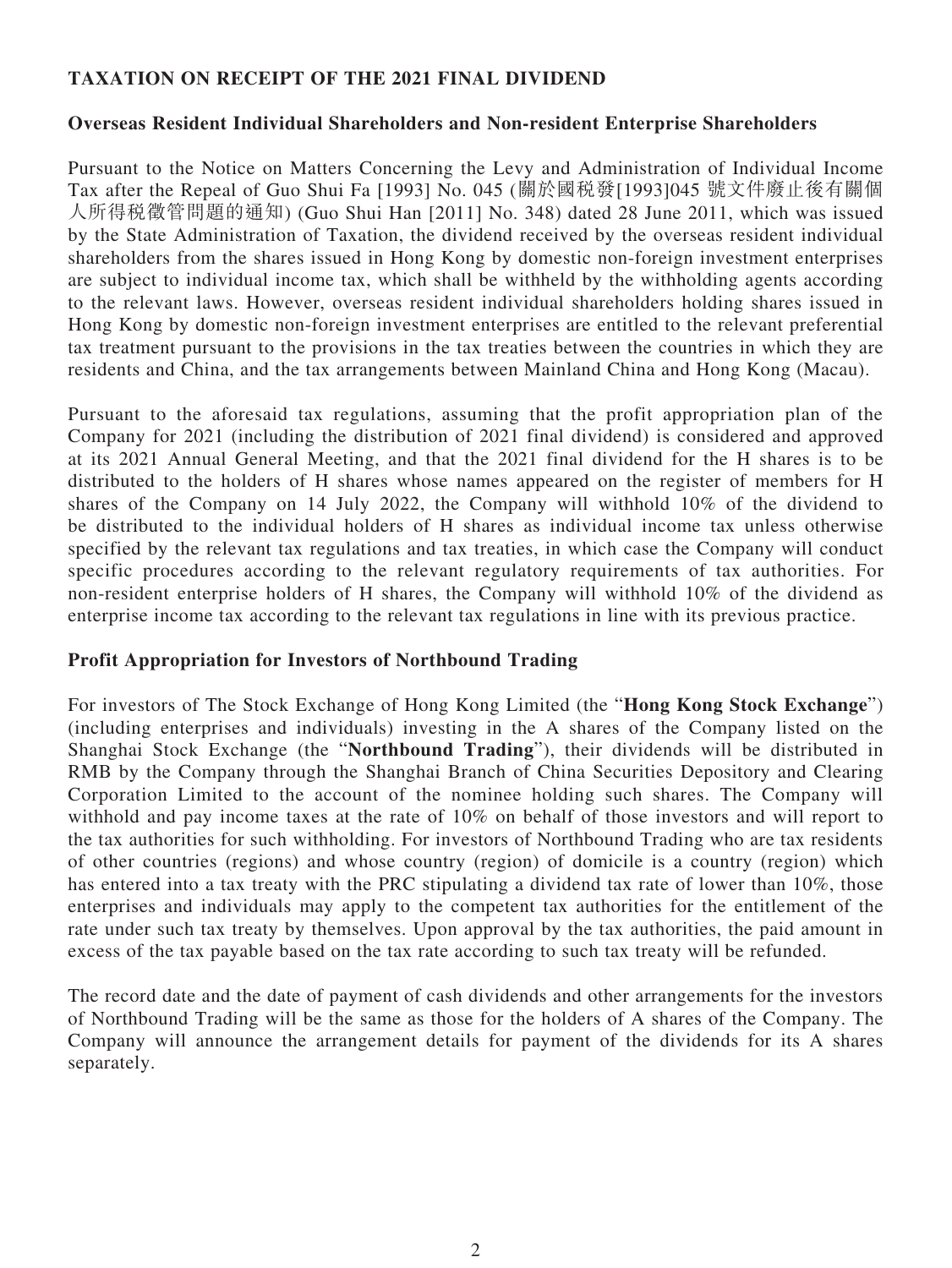## **Profit Appropriation for Investors of Southbound Trading**

For investors of the Shanghai Stock Exchange and the Shenzhen Stock Exchange (including enterprises and individuals) investing in the H shares of the Company listed on Hong Kong Stock Exchange (the "**Southbound Trading**"), the Company has entered into the Agreement on Distribution of Cash Dividends of H Shares for Southbound Trading with China Securities Depository and Clearing Corporation Limited, pursuant to which, China Securities Depository and Clearing Corporation Limited, as the nominee of the holders of H shares of the Company for Southbound Trading, will receive all cash dividends of such shares distributed by the Company and distribute the cash dividends to the relevant investors of H shares of Southbound Trading through its depositary and clearing system.

The cash dividends for the investors of H shares of Southbound Trading will be paid in RMB. Pursuant to the relevant requirements of the Notice on the Tax Policies Related to the Pilot Program of the Shanghai-Hong Kong Stock Connect (關於滬港股票市場交易互聯互通機制試 點有關稅收政策的通知) (Cai Shui [2014] No. 81) and the Notice on the Tax Policies Related to the Pilot Program of the Shenzhen-Hong Kong Stock Connect (關於深港股票市場交易互聯互通 機制試點有關稅收政策的通知) (Cai Shui [2016] No. 127), for dividends received by domestic individual investors in China from investing in the H shares of the Company through Southbound Trading, the Company shall withhold and pay individual income tax at the rate of 20% on behalf of the investors. For dividends received by domestic securities investment funds in China from investing in the H shares of the Company through Southbound Trading, the tax treatment shall be the same as that for individual investors. The Company will not withhold and pay the income tax of dividends for domestic enterprise investors in China and those domestic enterprise investors shall report and pay the relevant tax themselves.

The record date and the date of payment of cash dividends and other arrangements for the investors of Southbound Trading will be the same as those for the holders of H shares of the Company.

## **GENERAL INFORMATION**

Should the shareholders of the Company have any doubt in relation to the aforesaid arrangements, they are recommended to consult their tax advisors for relevant tax impact in Mainland China, Hong Kong and other countries (regions) on holding and disposal of the A shares and/or H shares of the Company.

Investors should notice that the Company has no obligation and will not be responsible for confirming the identities of any shareholders. The Company will withhold and pay the relevant income tax according to the relevant regulatory requirements of tax authorities, based on the information contained in the register of members for H shares of the Company on 14 July 2022.